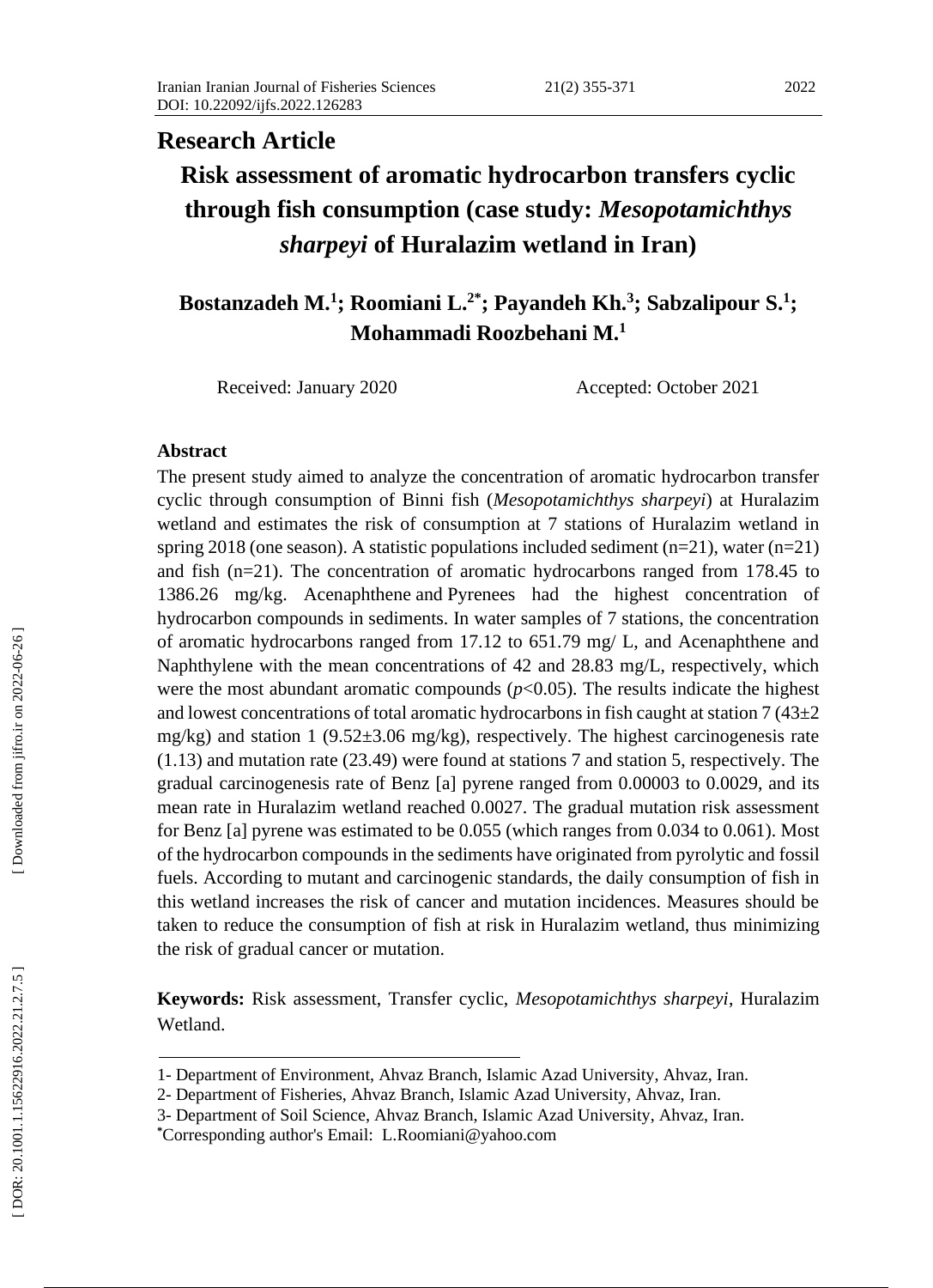#### **Introduction**

In recent years, aromatic hydrocarbons have received much attention due to their adverse effects on health and the ecosystem. The main way for aromatic hydrocarbons to enter into the aquatic ecosystems is flowing domestic and industrial wastewater to waters and leakage of crude oil containing these compounds. Disposal of household waste systems, agriculture, and groundwater streams leads to the flow of large amounts of aromatic hydrocarbons and heavy metals into the environment (de Mora *et al*., 2004; Yang *et al*., 2019). Global oil demand is predicted to increase from 84.7 million barrels per day in 2008 to more than 150 million barrels per day in 2030 (IEO, 2014), which increases the importance of the study of pollution causing from aromatic hydrocarbons in oil (Amankwaa *et al*., 2021).

 Not only the toxicity of hydrocarbons but also the other properties such as bioaccumulation and biomagnification in the food chain are serious threats to the ecosystems and their organisms (Lucke *et al*., 2019). Being directed into the aquatic ecosystems, these pollutants may directly harm aquatic organisms and can be stored in the food chain through the effects of bioaccumulation and biomagnification on the tissues and organs of aquatic organisms. Thereafter, fish consumption is ultimately a threat to human health (Mhadhbi and Boumaiza, 2012; Thomas and Bu -Olayan, 2020).

Sediments are the main site of accumulation of pollutants in aquatic environments, playing a pivotal role in

the accumulation of some heavy metals and hydrocarbon pollutants in benthic invertebrates (Kosari *et al*., 2021) and their transfer to higher food levels such as plants and fishes (Dudhagara *et al*., 2016). Fish (Usydus *et al*., 2009) increase the risk of cancer in consumers due to exposure to petroleum products in environments and feeding on lower food chains containing contaminants (Ohiozebau *et al*., 2017; Baharvand *et al*., 2021). Some Polycyclic aromatic hydrocarbons (such as chrysene benzo [a] pyrene -1, 2, 3 and benzo [b] fluoranthene) have been identified as carcinogens.

 These substances and heavy metals cause mutations and have genetic effects on the examined animals (Thyssen *et al*., 1981; Lakshmanan *et al*., 2019). Huralazim wetland, a wetland with 5 reservoirs and full of petroleum products, is one of the leading centers of oil extraction in Iran, which spread the pollution in this water area. Concerning that, oil pollution is one of the main threats to ecosystems (Orji *et al*., 2012), determining the concentration and assessing the pollution levels can determine the trend of change in this region. Regarding the severe pollution, which endangers human life because of feeding on this chain (Hosani and Anouti, 2014; Pradit *et al*., 2018) as well as destruction and degeneration of the biological chain, necessary measures should be taken to reduce pollution, so that the concentration of metals does not exceed the allowable limit.

 In the present study, the accumulation of polycyclic aromatic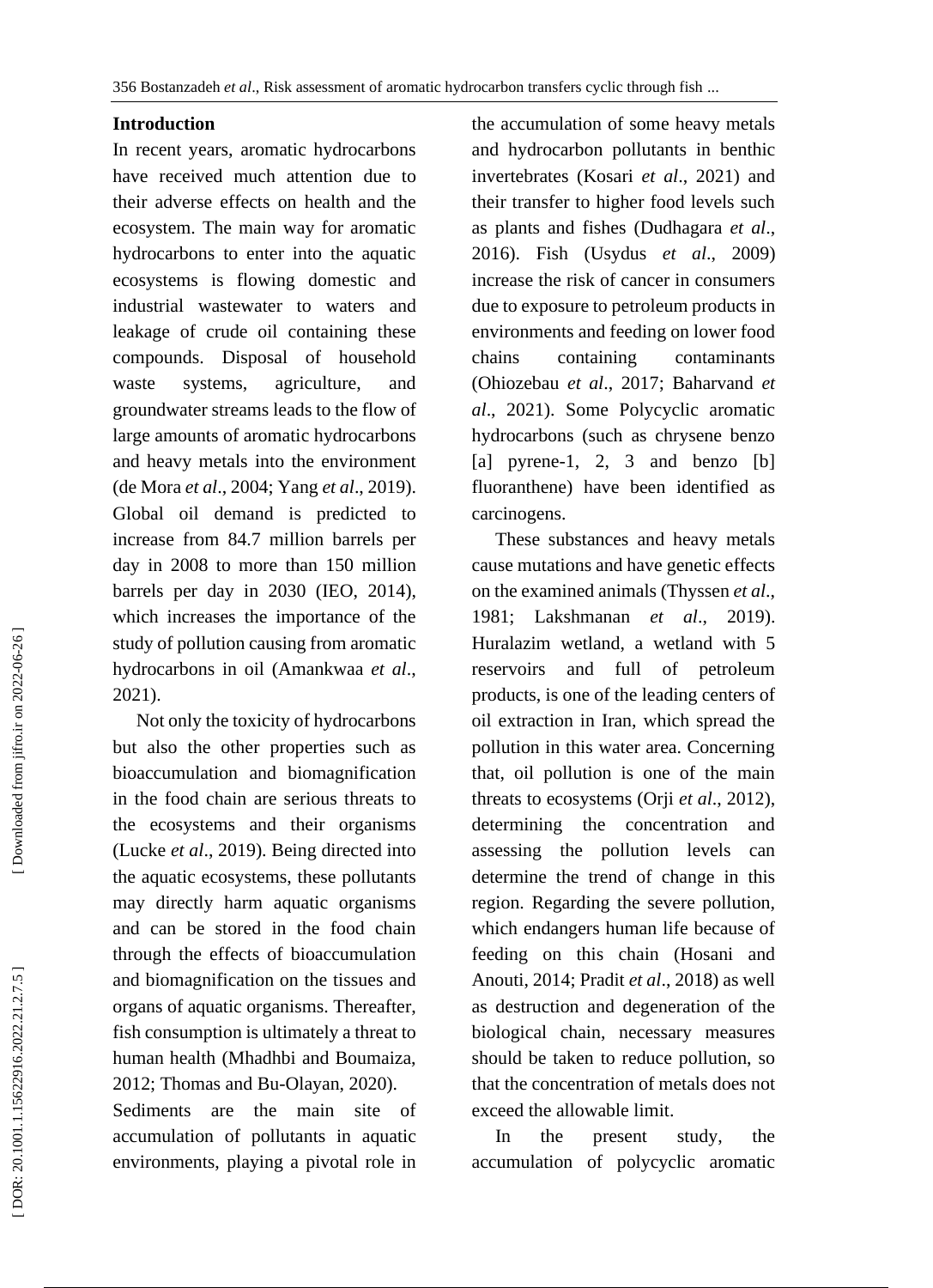hydrocarbons (PAHs) in sediments, water, and *M. sharpeyi* muscle were measured. This species is one of the dominant species of indigenous fish in Huralazim (frequency 24.6%). This fish consume a large part of the food chain as they are Saprophagous and herbivorous (Rezaei and Papahn, 2013). Moreover, the degree of carcinogenesis and mutagenesis effect of this species was studied.

#### **Materials and methods**

The present study was performed in Huralazim wetland in the west of Khuzestan province, Iran (47°57' E, 47° 16' W, 31° 47' N, and 41° S). It was conducted in spring 2018 at the identified stations in four reservoirs of Huralazim wetland. The studied variables included the concentration of aromatic hydrocarbons in sediment, water, and the *M. sharpeyi* (Binni) muscle tissue in Huralazim wetland. A total of 63 samples (sediment, water and fish) were collected (Table 1 and Fig. 1 ) .

|                                | Tame T. Huralazhir wellang reservoù stations. |                 |        |         |            |          |  |  |  |  |  |
|--------------------------------|-----------------------------------------------|-----------------|--------|---------|------------|----------|--|--|--|--|--|
|                                | <b>Station</b>                                | UTM             |        |         | <b>DMS</b> |          |  |  |  |  |  |
|                                |                                               | R <sub>38</sub> | 765764 | 3501658 | 313709.8   | 474805.9 |  |  |  |  |  |
| Sohrab undeveloped oil field   | $\mathfrak{D}$                                | R <sub>38</sub> | 765221 | 3501841 | 313716.2   | 474745.4 |  |  |  |  |  |
|                                | 3                                             | R <sub>38</sub> | 766565 | 3486920 | 312911.0   | 474821.9 |  |  |  |  |  |
| North Azadegan oil field       | 4                                             | <b>R38</b>      | 766124 | 3477671 | 312411.3   | 474756.3 |  |  |  |  |  |
| South Azadegan and North Yaran | 5                                             | <b>R38</b>      | 761738 | 3473771 | 312208.4   | 474506.7 |  |  |  |  |  |
| oil fields                     | 6                                             | R <sub>38</sub> | 764854 | 3468623 | 311918.8   | 474659.6 |  |  |  |  |  |
| South Azadegan oil fields      |                                               | <b>R38</b>      | 765441 | 3461467 | 311526.2   | 474713.9 |  |  |  |  |  |
|                                |                                               |                 |        |         |            |          |  |  |  |  |  |

**Table 1 : Huralazim wetland reservoir stations .**

## *Collection and sampling methods Sediment sampling and measurement of petroleum hydrocarbons*

Sediment samples were collected using Van Veen Grab with a cross -section of  $0.025$  m<sup>2</sup> and then transported to the laboratory in aluminum containers with ice (Ropme, 1999). 100 g (Sartreus, Germany) of sediment and 300g of sodium anhydride sulfate were mixed at high speed in a heater -stirrer for 3 min (IKA RHBACIC 2, Germany). Sediment hydrocarbons were extracted with solvent (50:50) of dichloromethane and n-hexane by Soxhlet for 12 h (Standard Soxhlet Assembly Complete 600mL 600RDSX, England). After separating

the solvent with a rotary evaporator (Rotary Evaporator, RV 10 DS99, USA), the sample volume increased to 15 mL; then reduced to 4 mL by passing nitrogen gas, transferring into the special vials for injection into the Chromatography (model: Agilent Technologies -7890B GC) connected to a mass spectrometer (model: Agilent Technologies -5975C) with HP -5MS capillary column (length  $30 \text{ m} \times$  outer diameter  $0.25$  mm  $\times$  25 µm inner diameter).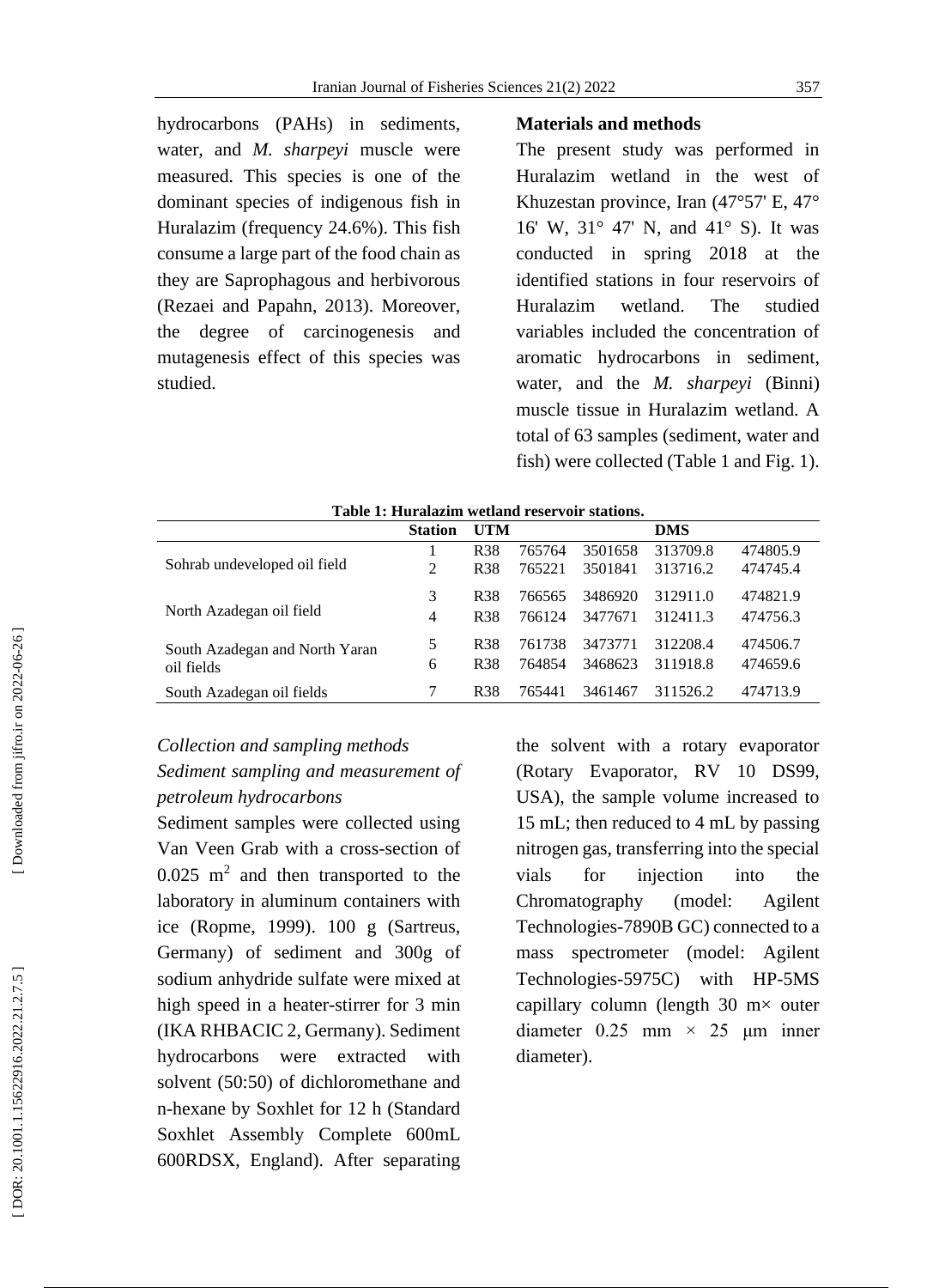

**Figure 1 : The study area in Huralazim wetland**

## *Water sampling and measurement of petroleum hydrocarbons in the water*

Water samples were taken using a Ruttner bottle from a depth of 20 cm and then transported to the laboratory with ice (Ropme, 1999). Organic compounds were extracted from the water by the liquid -liquid extraction method. Before extraction, 50 μL of five internal standards (Naphthalene -d8 phenannterene-d10, Terphenyl d14, Chrysene-d12, -d12, Perylene -d12) were added to the sample to measure the accuracy and calculate the sample recycling. One liter of the filtered water sample was transferred into a separatory funnel (DURAN, Germany) and extracted with 100 mL of saturated sodium chloride salt solvent and 100 mL of dichloromethane solvent for three

times (APHA, 1992). Then, 7 -8 grams of activated copper were added to the samples and rested overnight to remove sulfur compounds.

 To separate and purify aromatic hydrocarbons, samples were passed through columns one and two by chromatography. Column 1 of chromatography contained inactive silica gel (0.5 water) used to separate polar compounds. The output samples were reduced to 1 mL from column 1 of chromatography and passed through column 2 which contained active silica gel. Aromatic hydrocarbon compounds were separated by column 2 eluted with hexane/dichloromethane solvent. Finally, the sample volume was reduced with pure nitrogen gas to a nearly dry phase, and 150 μL of isooctane was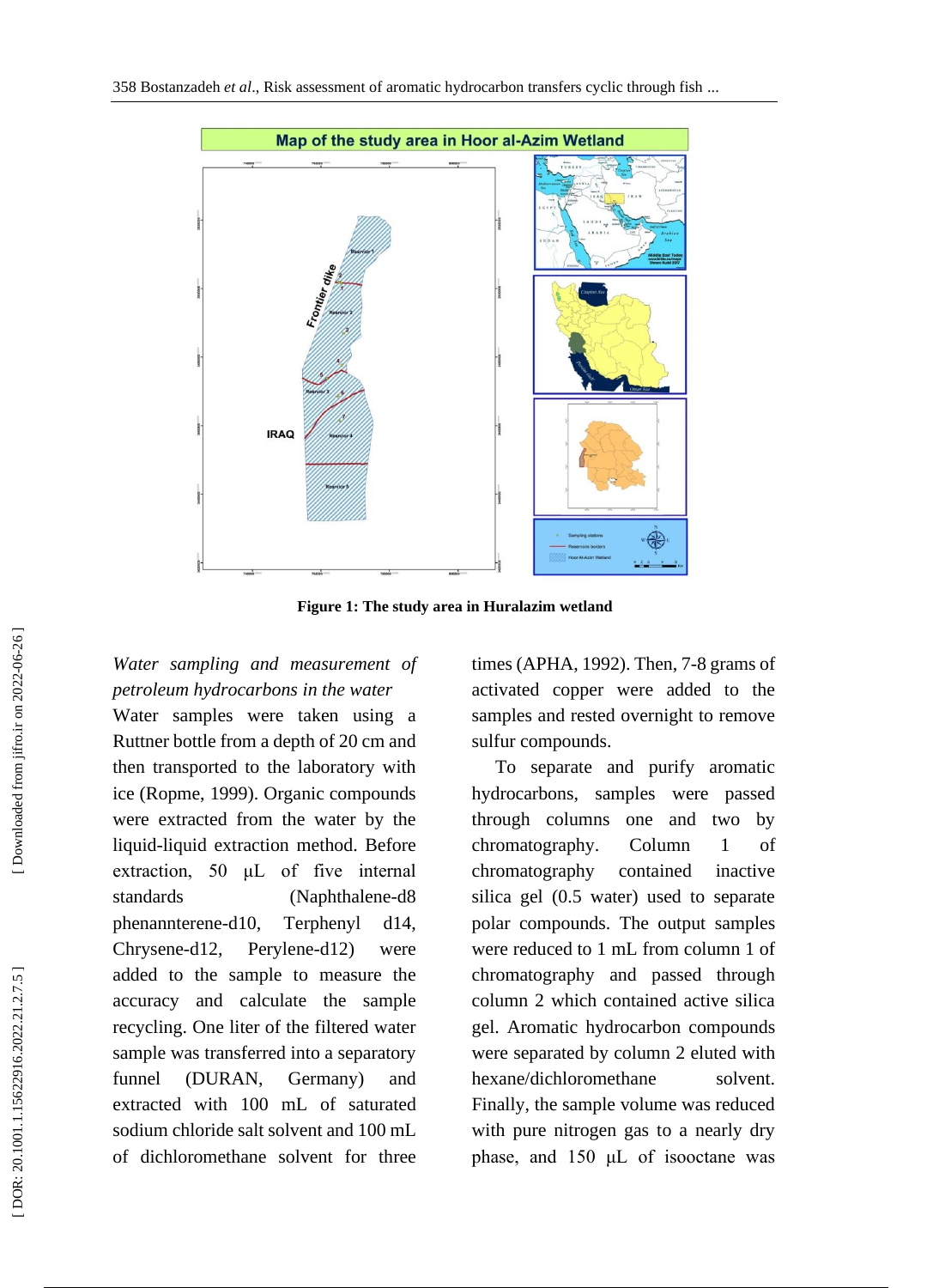## *Fish sampling and measurement of petroleum hydrocarbons*

Fishing gill nets (with a 5 cm mesh size) were used to catch Binni (*M. sharpeyi*) and the fish was identified using code recognition keys (Hafez *et al*., 2017). For the current study, 21 fish were collected from seven stations. The samples were washed with distilled water and transferred to the laboratory (Hodson, 2017). Fish muscle tissues were separated from the mid -back of the body, placed in an aluminum foil, labeled, and then frozen at  $-18^{\circ}$ C (Frena *et al*., 2016).

 The samples were dried entirely in the preparation stage since PAHs aqueous compounds can be harmful because of volatility. To reach this stage, the samples were placed in a freeze dryer (Model FD - 10V) for 72 hours at a temperature of -50°C under vacuum conditions until the complete water exited. Dried samples (0.2 g) were poured into a Transform 600 Microwave Digestion, and 4 mL of potassium hydroxide saturated solution in alcohol and 10 mL n -hexane were added to the sample. After placing the cells inside the digestion system, extraction was carried out at 129°C for 17 minutes. After cooling the solution, 6 mL of the organic phase was mixed in the centrifugal tube (DOMEL Centric 250IVD) with 3000 rpm for 3 minutes. The extract was evaporated and concentrated by a rotary evaporator (Senco RV 8 -VC) until its volume reached 0.5 mL. The extracted solution was filtrated using silica sheets activated with 4 mL of dichloromethane solution and then again with 4 mL of dichloromethane -hexane (with a volume ratio 1:1). The material was washed with 4 mL of dichloromethane -hexane and again, evaporated to reach 0.5 mL by rotary evaporator. One mL of acetonitrile was added, and the mixture was concentrated to reach a volume of 50 mL. The extract was transferred to a volumetric flask with 2 mL capacity, including 0.5 mL of ultra -pure water, and the solution was filtrated using a 0.22 filter paper (Merck, Germany). Ultimately, 20 μL of the resulted solution was injected into a GC - FID (Shimadzu -14A, Japan) equipped with Rtx -5 capillary columns (Ropme, 1999).

### *Toxicity Factors*

Two Toxic Equivalence Factors (TEFs) (Ashiru and Ogundare, 2014) (carcinogenesis) and the Mutagenic Equivalency Factor (MEF) (Kofi *et al*., 2018) were used. Mutagenesis was used to express the relative toxicity of hydrocarbon compounds of individual fish. The toxicity levels were calculated for the existing hydrocarbon coefficients and summed these coefficients from the Toxic Equivalent (TEQ) and meta genetic (MEQ) equations as follows:

### $TEQ = \sum TEFi \times Ci$

## $MEQ = \sum (MEFi \times Ci)$

TEF defines the toxic potency of individual PAHs that include Benz[a]anthracene, Chrysene, Benzo[b]fluoranthene,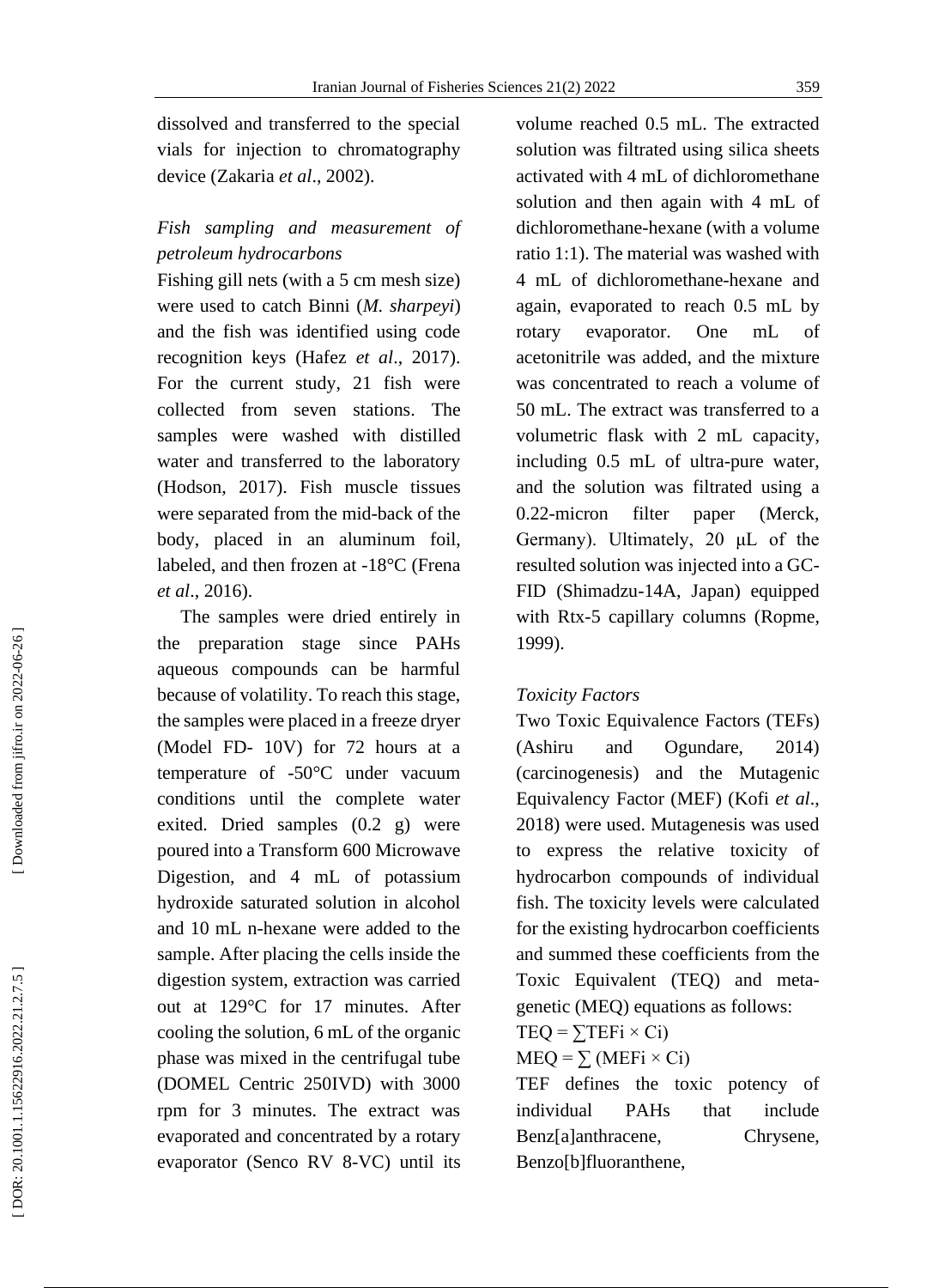Benzo[k]fluoranthene, Benz[a]pyrene, Indeno $[1,2,3$ -cd] pyrene and Dibenzo[a,h]anthracene. Ci is considered the concentration of cyclic hydrocarbons.

*Assessing the Gradual Risk of Carcinogenesis and Mutagenesi s* Maximum exposure of humans with a mean lifespan of 70 years with different doses of PAH in a diet (mg kg -1 BWd - 1) (carcinogenic and mutagenic) is calculated by the following formula:

$$
PAH = \frac{(TEQorMEQ) \times IR \times CF}{BW}
$$

This equation shows the maximum exposure level based on the EPA guideline (USEPA, 1993). In the equation, IR is the mean of fish consumption per year (IFSY, 2014), and the CF denotes carcinogenesis factor  $(0.001 \text{ mg } \mu \text{g}^{-1})$  and BW is the body weight, which was considered as an average of 70 kg.

#### **Results**

Table 2 shows the measurement of oil based hydrocarbons in fish muscle in the reservoirs of Huralazim Wetland. The highest and lowest hydrocarbon concentrations were observed in station 7 (43 $\pm$  2 mg/kg) and station 1 (9  $\pm$  3 mg/kg), respectively. The highest concentration of PAH was related to acenaphthene (30.67 mg/kg).

**Table 2 : The results of measurement for oil -based hydrocarbons of the fish muscle in reservoirs of Huralazin wetland (mg/kg )**

| ппийши «сийни (шклу           |                |                |                |                         |                |                |                |              |  |  |  |
|-------------------------------|----------------|----------------|----------------|-------------------------|----------------|----------------|----------------|--------------|--|--|--|
| Compound                      | <b>Station</b> | <b>Station</b> | <b>Station</b> | <b>Station</b>          | <b>Station</b> | <b>Station</b> | <b>Station</b> | <b>Total</b> |  |  |  |
|                               | $\mathbf{1}$   | $\overline{2}$ | 3              | $\overline{\mathbf{4}}$ | 5              | 6              | 7              |              |  |  |  |
| Naphthylene (Nap)             | $12.85 \pm$    | $14.20 \pm$    | $17.27 \pm$    | $21.14 \pm$             | $27.89 \pm$    | $37.04 \pm$    | $43.93\pm$     | 24.90        |  |  |  |
|                               | 0.64a          | 0.31a          | 0.81a          | 0.50a                   | 0.96a          | 0.08a          | 2.71a          |              |  |  |  |
| Acenaphthylene                | $11.01 \pm$    | $11.75 \pm$    | $18.79 \pm$    | $23.37 \pm$             | $23.84 \pm$    | $29.33 \pm$    | $30.96\pm$     | 21.29        |  |  |  |
| (Acel)                        | 0.50a          | 0.09a          | 0.42a          | 0.24a                   | 0.19a          | 0.19a          | 0.53a          |              |  |  |  |
| Acenaphthene (Ace)            | $15.43 \pm$    | $16.56 \pm$    | $22.39 +$      | $26.10 \pm$             | $39.68 \pm$    | $47.24 \pm$    | $47.33 \pm$    | 30.67        |  |  |  |
|                               | 0.21a          | 0.18a          | 0.24a          | 0.06a                   | 2.28a          | 0.06a          | 0.72a          |              |  |  |  |
| Fluorene (Flu)                | <10            | $<$ 10         | $<$ 10         | $<$ 10                  | <10            | $<$ 10         | $<$ 10         |              |  |  |  |
| Phenanthrene (Phe)            | $12.55 \pm$    | $14.60 \pm$    | $15.36 \pm$    | $16.21 \pm$             | $19.66 \pm$    | $18.44 \pm$    | $19.46 \pm$    | 16.61        |  |  |  |
|                               | 0.22a          | 0.25a          | 0.08a          | 0.11a                   | 0.41a          | 0.27a          | 0.14a          |              |  |  |  |
| Anthracene (Ant)              | $<$ 10         | $<$ 10         | <10            | <10                     | <10            | $<$ 10         | $<$ 10         |              |  |  |  |
| Fluoranthene (Flt)            | $<$ 10         | $<$ 10         | $<$ 10         | <10                     | <10            | $<$ 10         | $<$ 10         |              |  |  |  |
| Pyrene (Pyr)                  | $<$ 10         | $<$ 10         | $21.69 \pm$    | <10                     | <10            | $18.09 +$      | $17.89 \pm$    | 15.75        |  |  |  |
|                               |                |                | 1.93a          |                         |                | 0.27a          | 0.62a          |              |  |  |  |
| Benz[a]anthracene             | <10            | $<$ 10         | $<$ 10         | $<$ 10                  | <10            | $<$ 10         | $<$ 10         |              |  |  |  |
| (BaA)                         |                |                |                |                         |                |                |                |              |  |  |  |
| Chrysene (Chr)                | $<$ 10         | $<$ 10         | $<$ 10         | <10                     | <10            | $<$ 10         | $<$ 10         |              |  |  |  |
| Benzo[b]fluoranthene<br>(BbF) | $<$ 10         | $<$ 10         | $<$ 10         | $<$ 10                  | <10            | $<$ 10         | $<$ 10         |              |  |  |  |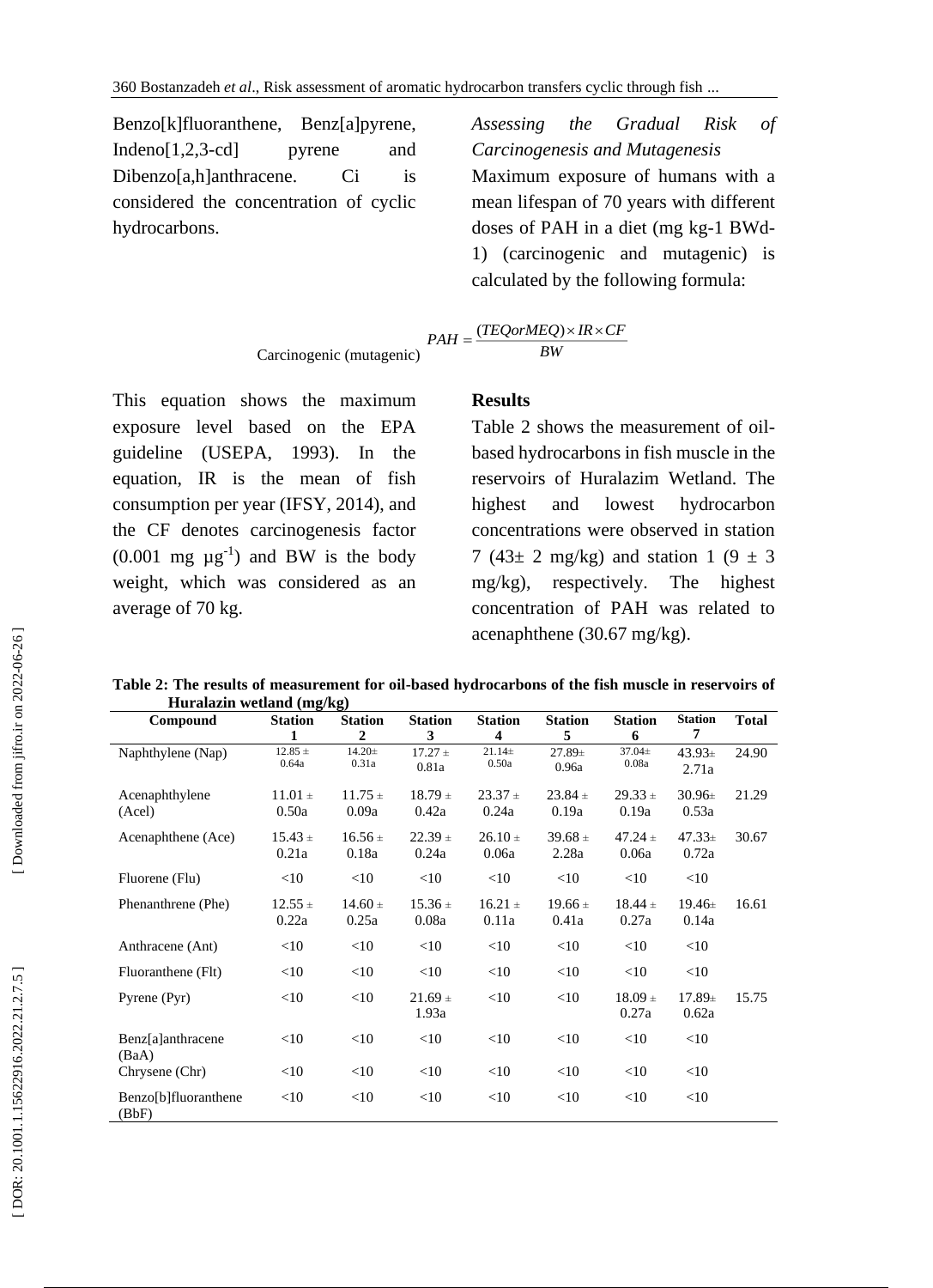| $1$ avel $2$ (continued).            |                     |                      |                      |                      |                      |                      |                      |              |  |  |
|--------------------------------------|---------------------|----------------------|----------------------|----------------------|----------------------|----------------------|----------------------|--------------|--|--|
| Compound                             | <b>Station</b>      | <b>Station</b>       | <b>Station</b>       | <b>Station</b>       | <b>Station</b>       | <b>Station</b>       | <b>Station</b>       | <b>Total</b> |  |  |
|                                      | 1                   | $\overline{2}$       | 3                    | 4                    | 5                    | 6                    | 7                    |              |  |  |
| Benzo[k]fluoranthene<br>(BkF)        | <10                 | <10                  | <10                  | <10                  | <10                  | <10                  | <10                  |              |  |  |
| Benz[a] pyrene (BaP)                 | $14.28 \pm$         | $13.31 \pm$          | $17.61 \pm$          | $18.38 \pm$          | $23.49 \pm$          | $19.46 \pm$          | $19.32 \pm$          | 17.98        |  |  |
|                                      | 0.12a               | 0.11a                | 0.21a                | 0.26a                | 2.24a                | 0.19a                | 0.59a                |              |  |  |
| Indeno[ $1,2,3$ -cd]<br>pyrene (IcP) | <10                 | <10                  | <10                  | <10                  | <10                  | 10.45<br>$\pm 0.22a$ | 11.17<br>$\pm 0.04a$ | 10.23        |  |  |
| Dibenzo[a,h]<br>anthracene (DhA)     | <10                 | <10                  | <10                  | <10                  | <10                  | <10                  | <10                  |              |  |  |
| $Benzo[g,h,i]$ per ylene<br>(BgP)    | <10                 | <10                  | <10                  | <10                  | <10                  | <10                  | <10                  |              |  |  |
| Total                                | $9.52 \pm$<br>3.06a | $14.20 \pm$<br>0.31a | $17.27 \pm$<br>0.81a | $21.14 \pm$<br>0.50a | $27.89 \pm$<br>0.96a | $37.04 \pm$<br>0.08a | $43.93 \pm$<br>2.70a |              |  |  |

#### **Tabel 2 (continued):**

The same small letters by the same number in indices of two mean values denote statistically significant difference between means at =0.05 level .

According to the hierarchical cluster analysis (HCA), stations 6 and 7 showed less similarity than the other

stations. Stations 1, 2, 3 and 4 were each in a cluster or at least a distance in comparison (Fig. 2).



**Figure 2 : Hierarchical cluster analysis (HCA) for categorizing the PAHs in fish muscles - (1) Station 1, (2) Station 2, (3) Station 3, (4) Station 4, (5) Station 5, (6) Station 6 and (7) Station 7.**

Comparison of 2 and 3 ring hydrocarbons with 4, 5, 6 and 7 rings showed that the concentrations were significantly higher  $(p<0.05)$  (Fig. 3). Two Toxic Equivalence Factors (TEFs) and Mutagenic Equivalency Factor (MEF) indicate cancer and the cause of mutation (Table 3). According to the values of TEFs and MEFs indicators, the rate of mutation caused by fish consumption was higher than that of cancer incidence. The highest mutation rate at station 5 and the highest carcinogenicity rate at station 7 were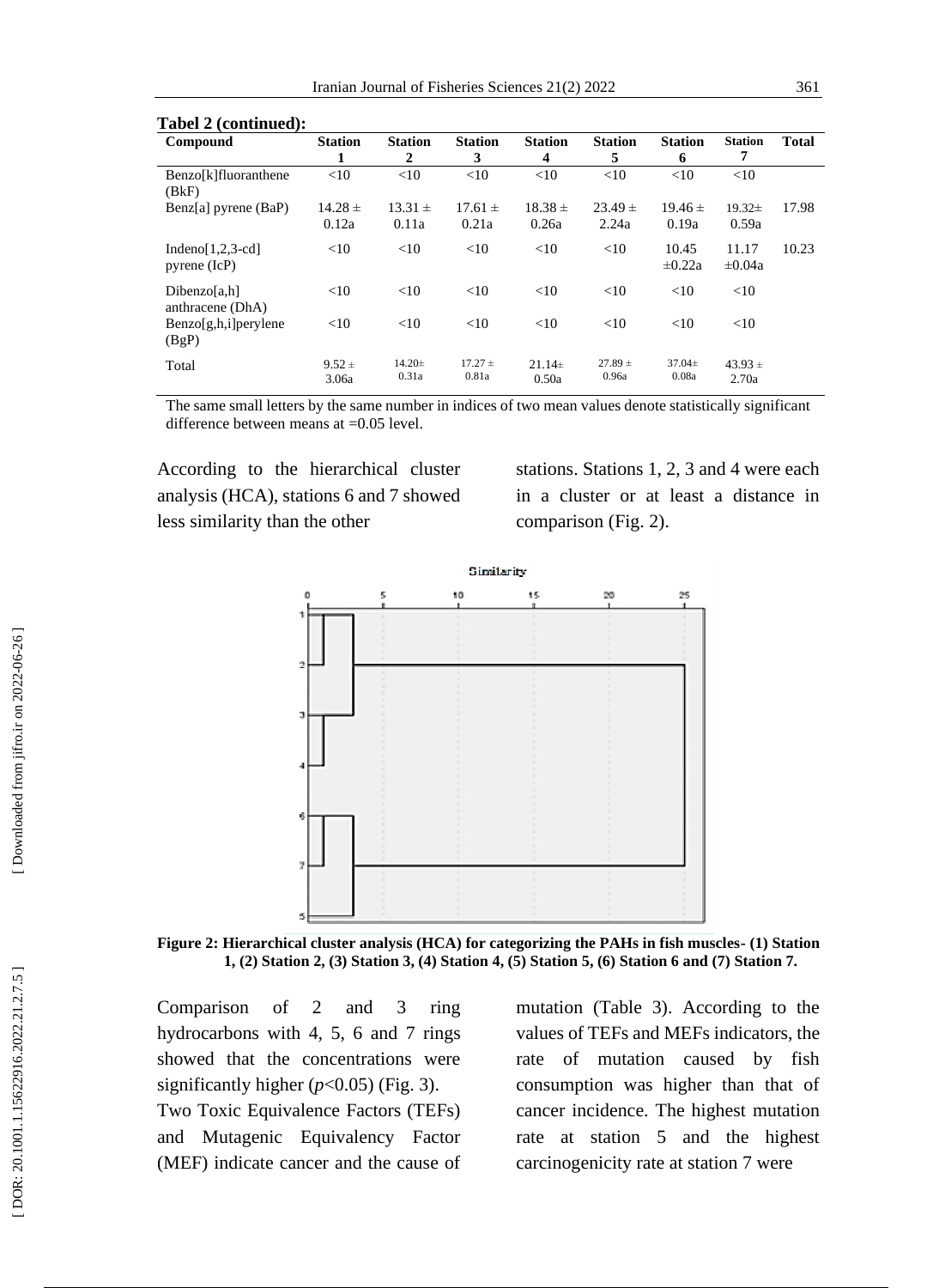found.



**Figure 3 : Comparison of hydrocarbons levels based on the fish muscle hydrocarbon rings in different stations .**

|  |  |                                 |  | Table 3: The results of calculation for Toxicity Equivalence Factors (TEFs) and Mutagenic |  |  |
|--|--|---------------------------------|--|-------------------------------------------------------------------------------------------|--|--|
|  |  | <b>Equivalence Factor (MEF)</b> |  |                                                                                           |  |  |

| Gradual risk<br>assessment | <b>Station</b> | <b>Station 2</b> | <b>Station</b> | <b>Station</b> | <b>Station 5</b> | <b>Station 6</b> | <b>Station</b> | Total |
|----------------------------|----------------|------------------|----------------|----------------|------------------|------------------|----------------|-------|
| TEO                        | 0.013          | 0.014            | 0.017          | 0.018          | 0.023            | 1.06             | 1 13           | 1.04  |
| MEO                        | 13.31          | 14.28            | 17.61          | 18.38          | 23.49            | 22.69            | 22.78          | 21.15 |

Table 4 displays the evaluation of carcinogenicity and mutagenicity based on the values of carcinogenicity indices and mutation occurrence based on per

capita consumption of fish recorded by the Iranian Fishery Statistical Reports. The highest incidence of cancer and mutation occurred at station 7.

**Table 4: Carcinogenic risk assessment based on the values of carcinogenicity indices and mutation occurrence** 

| Gradual<br>risk | <b>Station</b> | <b>Station</b> | <b>Station</b> | <b>Station</b> | <b>Station</b> | <b>Station</b> | <b>Station</b> | Total<br>risk |
|-----------------|----------------|----------------|----------------|----------------|----------------|----------------|----------------|---------------|
| assessment      |                |                |                |                |                |                |                |               |
| Toxicant        | 0.00003        | 0.00003        | 0.00004        | 0.00004        | 0.00005        | 0.0027         | 0.0027         | 0.0027        |
| Mutagenic       | 0.034          | 0.037          | 0.045          | 0.034          | 0.061          | 0.059          | 0.059          | 0.055         |

In the water of Huralazim wetland, Acenaphthene (M=42 mg/ L) and Naphthylene (28.83 mg/ L) have the highest amount of hydrocarbon compounds. Other compounds (Benzo  $[g, h, i]$  perylene, Indeno  $[1, 2, 3-cd]$ pyrene and Dibenzo [a, h] anthracene)

had the lowest concentration (with values of 4.34, 4.36 and 6.14 mg  $/ 1$ ) ( $p < 0.05$ ). The highest concentration of 16 petroleum hydrocarbons was measured at station 7 ( $p$ <0.05). Distribution of aromatic hydrocarbons in the water of Huralazim wetland (Figure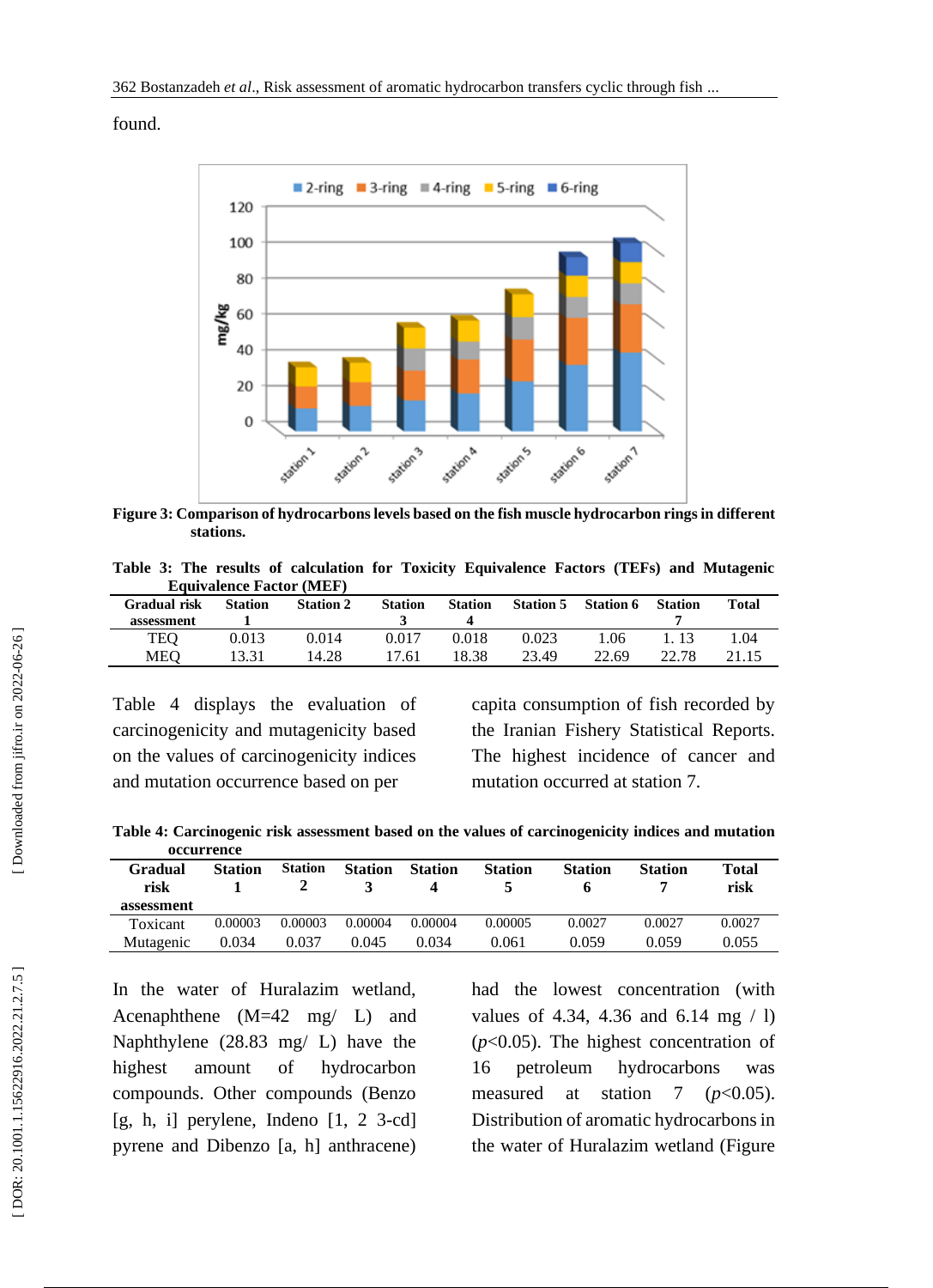4 -a) showed the increasing trend of pollution towards stations 6 and 7, and station 1 had the lowest pollution  $(p<0.05)$ .

 In the sediments of Huralazim wetland, the hydrocarbon compounds (Pyrene, Chrysene, Indeno [1, 2, 3 -cd] pyrene, Dibenzo [a, h] anthracene, and Benzo [g, h, i] perylene) in all stations were less than the detection limit of the device. In general, the changing trend in the concentration of aromatic hydrocarbons increased from station 1 to station 7 and it was from 178.45 mg/kg in station 1 to 1386.26 mg/kg  $(p<0.05)$ (Fig. 4- b).

Aromatic hydrocarbons measured in the fish muscle of the Huralazim wetland at various stations are shown in Figure 4 -c. Stations 6 and 7 with 7 hydrocarbon compounds had the highest number of hydrocarbon compounds. Furthermore, stations 1 and 2 have the lowest level of hydrocarbons, and the level of pollution has increased moving towards for the last stations (reservoir 3 and 4). Five hydrocarbons (including Naphthylene, Acenaphthylene, Acenaphthene, Phenanthrene, and Benz [a] pyrene), Pyrene and Indeno[1,2,3 -cd] pyrene were measured in all 7 stations, 4 stations and 2 stations, respectively. Acenaphthene was the most abundant hydrocarbon compound at all stations (*p*<0.05).



a-water

**b-sediment** 



c-M. sharpeyi (Binni fish)

**Figure 4 : Comparison of aromatic hydrocarbon pollution in Huralazim ecosystem based on selected stations .**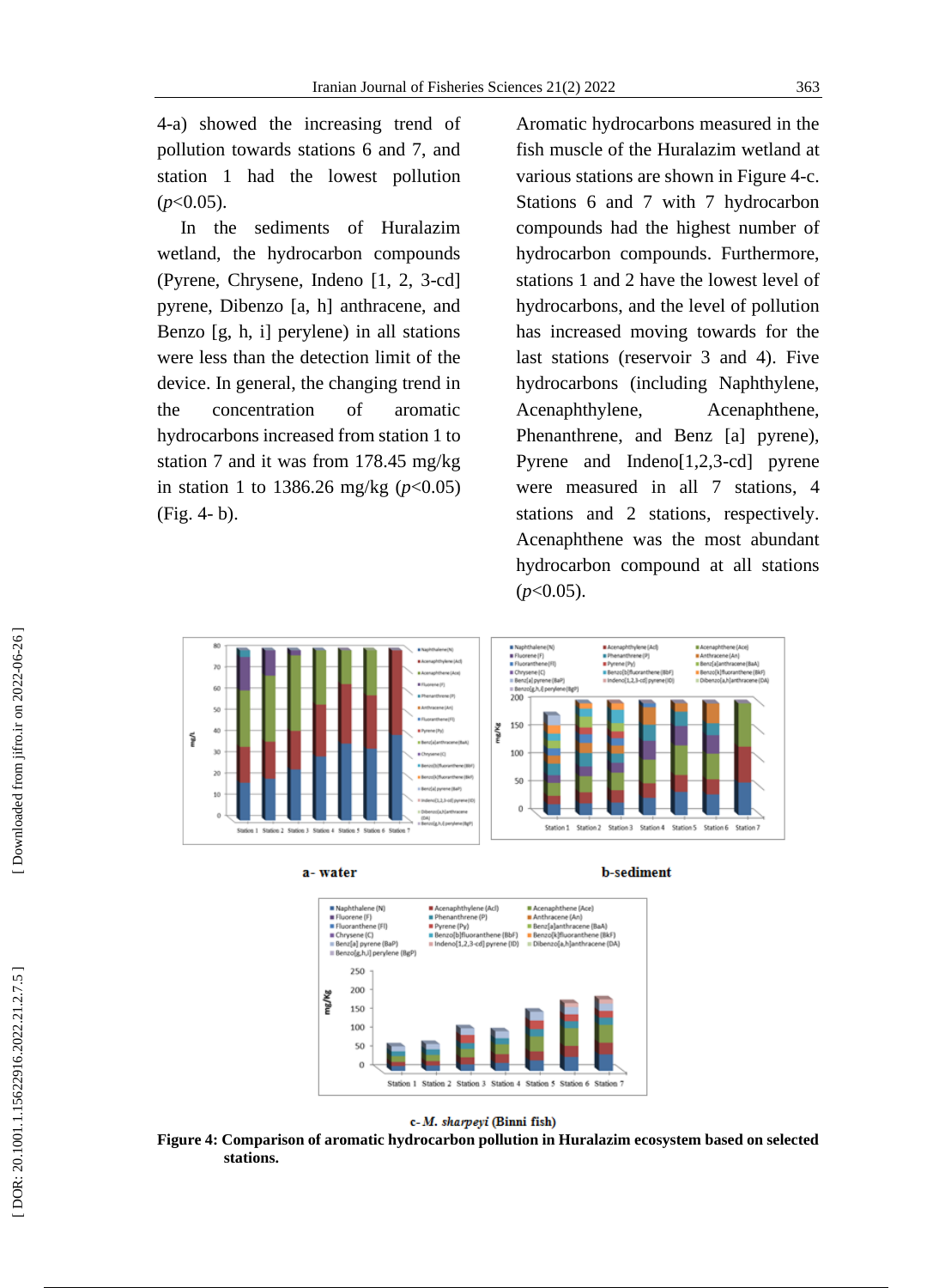#### **Discussion**

## *Analysis of concentration of petroleum hydrocarbons in the sediment of Huralazim wetland*

Oil pollution is one of the most critical pollutants entering coastal areas, and cyclic aromatic hydrocarbons are one of the oil's most important hydrocarbon groups (Baharvand *et al*., 2021). The results of studies on molecular weight of hydrocarbon compounds in sediments showed that high molecular weight hydrocarbon compounds (such as Pyrene, Benz [a] pyrene and Benzo [b] fluoranthene) were recognized as one of the main carcinogenic compounds. This issue has been reported in various studies such as Tolosa *et al*. (2005). Hydrocarbons with many benzene rings are less soluble in water and tend to adsorb in sediment due to a higher octanol/water ratio than the compounds with a smaller number of rings (Baumard *et al*., 1998). As the number of benzene rings increases, the more stable molecules and the heavier compounds in the sediments become more stable. In contrast, the concentration of lightweight hydrocarbon compounds decreases with decomposition in sediments (Ashiru and Ogundare, 2019). Therefore, aromatic hydrocarbons with a linear chain structure (such as anthracene decompose) are analyzed easier than the hydrocarbons with a shelf structure (such as Pyrene), which confirms the high concentration of Pyrene in the present study (Simpson *et al*., 2007).

According to the obtained results, the concentrations of all aromatic hydrocarbons in the sediments showed higher values in dry weight, which confirms the higher pollution of the sediments of Huralazim wetland compared to some standards (ERL (4022), ERM (4479), American sediment quality (NOAA) (1684) and Florida Environmental Protection Standards (FDEP) TEL and PEL (19770)).

## *Analysis of the concentration of petroleum hydrocarbons in the water of Huralazim wetland*

The concentration of 14 hydrocarbon compounds in the water of stations ranged from 17.12 to 651.79 mg/ L. Some of the 16 hydrocarbon compounds (including Naphthalene, Acenaphthylene, Acenaphthene, Fluorene, Phenanthrene, Anthracene, Benz [a] anthracene, Benzo [b] fluoranthene, and Benzo [k] fluoranthene) were present at all stations. Acenaphthene and Naphthalene had the highest concentrations of hydrocarbon compounds.

 Hydrocarbon compounds are slightly soluble in water due to their hydrophobicity, and this solubility decreases with increasing molecular weight and solubility coefficient so that the concentration of the five and six rings compounds with the highest molecular weight and solubility coefficient has a low concentration in seawater and tend to settle in sediments (Walker, 2002). In the present study, 5 and 6 -ring hydrocarbons had the lowest concentration in all stations, and 3 -ring compounds had the highest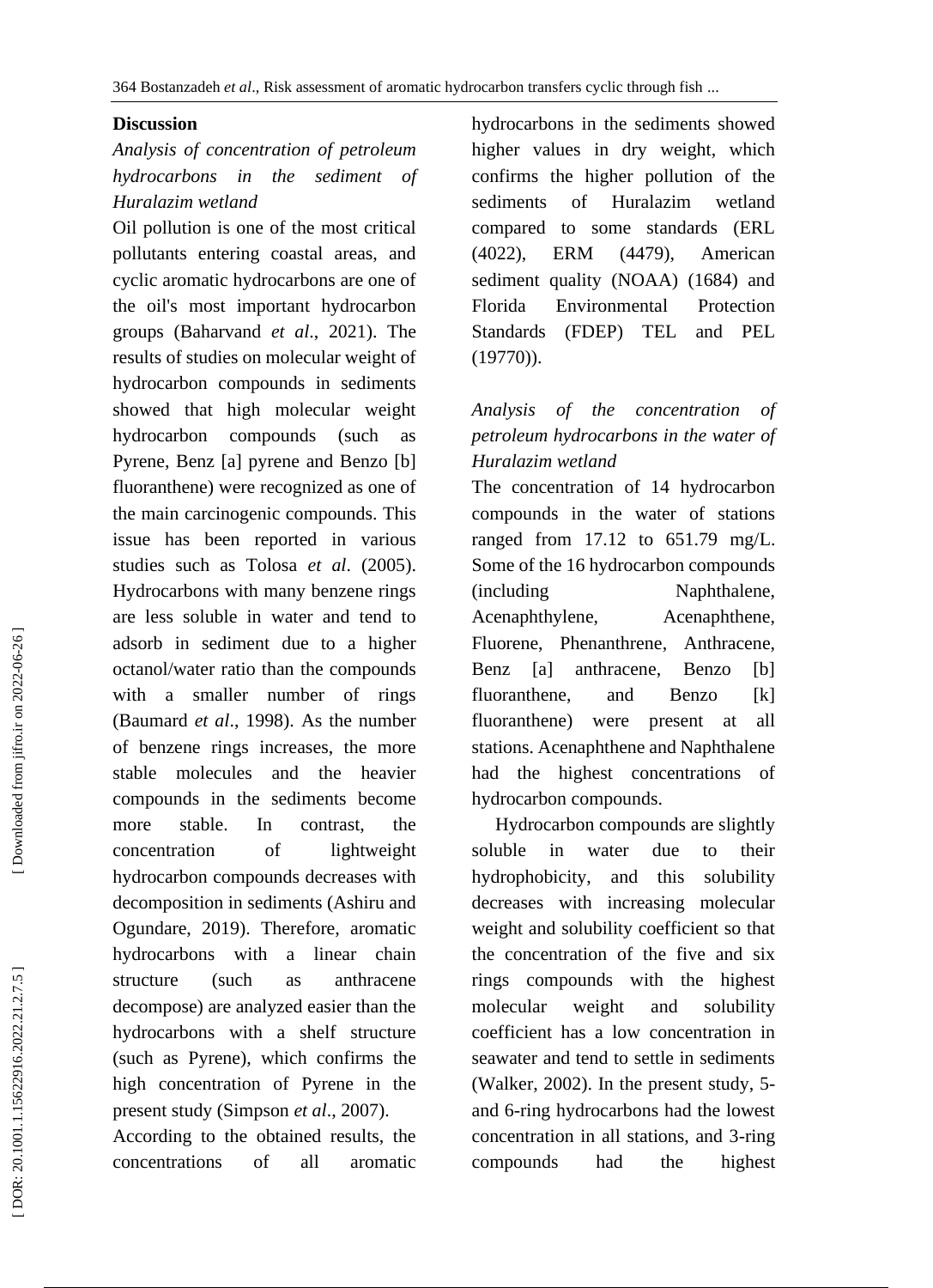concentration due to high solubility of these compounds in the water (Sonnefeld *et al*., 1983).

 The total concentration of hydrocarbon compounds in fish caught from the Huralazim Wetland ranged from  $9.52 \text{ mg/kg}$  (station 1) to  $47.93$ mg/kg (station 7). Tolosa *et al*. (2005) reported the concentrations of hydrocarbons in the fish tissues of *Epinepbelus coioides* and *Lethrinus nebulosus* on the coasts of the United Arab Emirates were 2.7  $\mu$ g/g and 3.40 μg/g, respectively. Moreover, Jazza *et al*. (2015) found the aromatic hydrocarbon concentrations in the tissues of *Liza abu* (161.61 -2.03 ng/g of dry weight) and *Carassius auratus* (0.95 -1.875 ng/g of dry weight). In general, the concentration of hydrocarbons in both studies is much lower than that in the present study. This difference is due to the specific position of the Huralazim wetland through the exploration, extraction, and drilling of the well that contributed to the level of contamination in the food chain.

 The caught fish from stations 1 (9.52 mg/kg), and 2 (14.20 mg/kg) showed lower hydrocarbon levels than the other stations, especially station 7 (43.93 mg/kg). Huralazimm Wetland in the Iranian side consists of five main reservoirs; reservoir 1 (stations 1 and 2) is cleaner and natural because of the limited level of extraction and exploration activities in this reservoir and low concentration of petroleum hydrocarbons in the fish tissue compared to other stations. Conversely, station 7 has the highest level of exploration and extraction activities. Therefore, the level of hydrocarbons at this station is much higher than the other stations. The hierarchical cluster analysis showed the proximity of stations 6 and 7, which confirmed the findings.

 Classification based on hydrocarbon rings showed that the two -and three -ring compounds were more frequent than the four ones. Furthermore, the concentration of two -ring compounds or lightweight compounds of Naphthylene, Acenaphthylene and Acenaphthene were more abundant in fish caught than the other hydrocarbon groups. Regarding the results of the present study, PAHs levels are below the detection limit  $(\leq 10)$  due to the decomposition and conversion of these compounds to lower molecular weight compounds (Ashiru and Ogundare, 2019). In this study, *M. sharpeyi*, as an herbivorous and saprophagous fish, consumes a large portion of its nutritional needs from the invertebrate bestial beings. Given that by entering oil -based hydrocarbons into the aqueous medium, these materials are transported across the chain to various parts of planktons, invertebrates, and plants then transferred to the body of fish and stored there. Therefore, the amount of contamination in the tissue of *M. sharpeyi* is indicative of the contamination level in the lower levels of the food chain. In addition, this form of nutrition justifies the higher concentrations of oil-based hydrocarbons due to the higher accumulation of these substances in the body of the invertebrates (Ayoola *et al*.,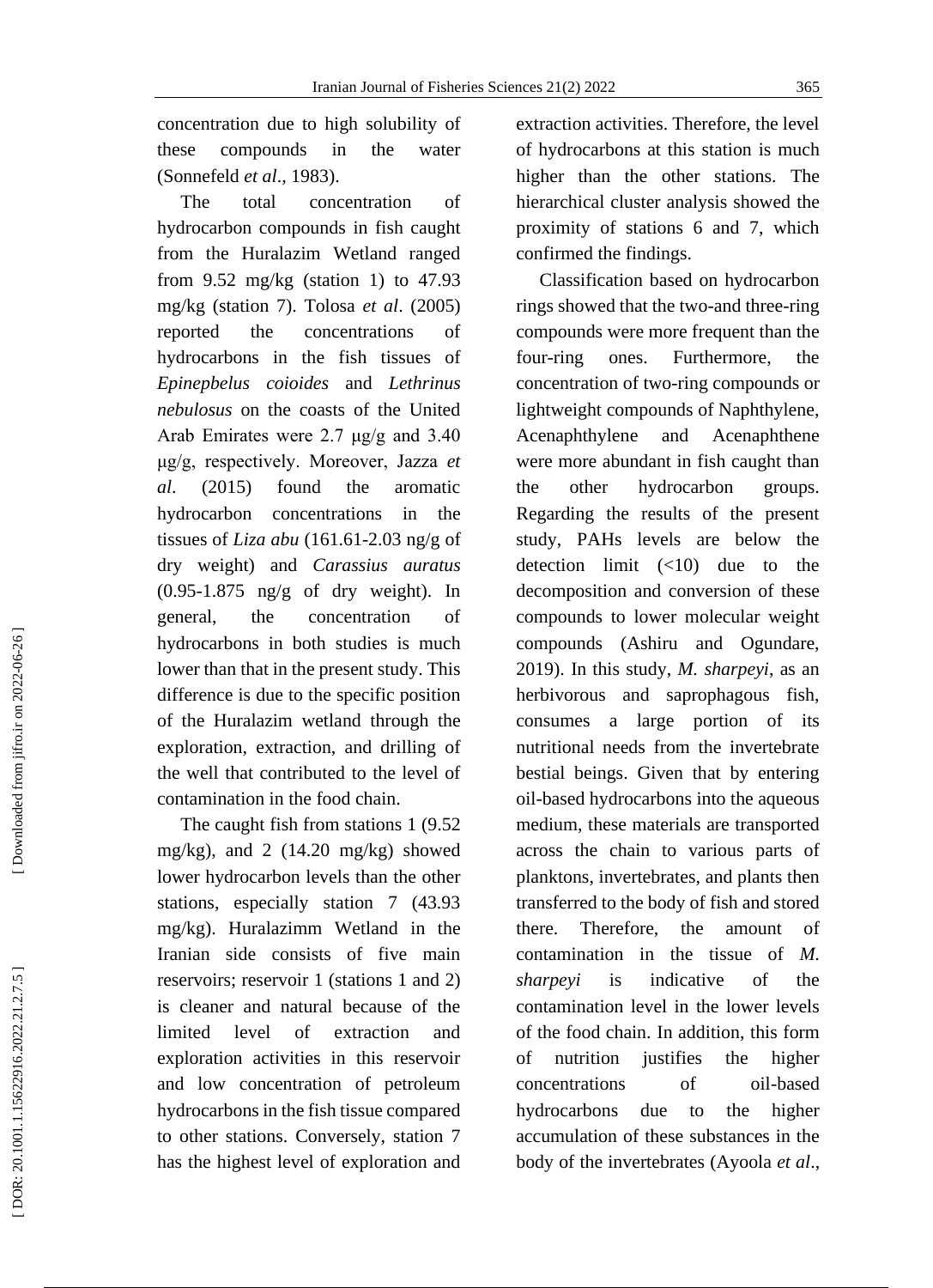2017; Gospodarek *et al.,* 2019).

 Comparing the standard of 16 PAHs values of edible tissue of Binni fish from Horelazim wetland with other standards (16 PAHs standards of UUS; EPA, (amounted to 50 μg/kg.dw), 6 PAHs of World Health Organization: WHO (20 μg/kg.dw) and the European 16 PAHs standard, BaP (8 μg/kg.dw) cited by (Ohiozebau *et al*., 2017) and European Commission (OJEU, 835/2011) (OJEU, 2011 ) (2ppb)) indicate that the hydrocarbon values in the tissue of wetland fish were much higher than that stated in the standards. IARC (1986) identified six combinations (benz [a]anthracene, chrysene, benzo[b]fluoranthene,

benzo[k]fluoranthene, benz[a] pyrene, and dibenzo [a,h]anthracene), as mutagenic and carcinogenic compounds, which in the present study, the number of other compounds were insignificant, except for benz[a]pyrene. Benz [a] pyrene is usually an indicator for controlling hydrocarbon compounds in the environment (Orecchio *et al*., 2009). Hence, it is considered as a leading combination in the evaluation of carcinogenic or mutagenic risks in Huralazim wetland

 Indeed, the Toxic Equivalent (TEQ) and the M*utagenic*  E*quivalents* (MEQ) are related to the toxicity rate B(a) P. TEQBap and MEQBaP had a direct correlation with carcinogenicity of compounds and the mutagenicity of compounds, respectively (Jiao *et al*., 2016). It means that these non carcinogenic compounds have destructive effects such as pulmonary

diseases, congenital disabilities, sexual dysfunction, and reduction of IQ (Sharaf and Shehata, 2015). According to the environmental protection agency and the European Union, the two combinations of indeno  $(1, 2, 3- cd)$  pyrene  $(IP)$  and benz [a] pyrene have positive mutagenicity and have been categorized as a possible causing combination of cancer and carcinogenic composition, respectively. These compounds either alone or in combination with covalence compounds, attach to the cellular macromolecules such as DNA and in DNA replication, provide a background for mutation, creating a tumor and ultimately cause cancer (Rezaei and Papahn, 2013). Other hydrocarbon compounds have different degrees of carcinogenicity or mutagenicity, which contained minor amounts based on the findings of the present study. The highest carcinogenicity rate (13.1) and mutagenicity rate (23.49) were observed at stations 7 and 5, respectively. Ina previous study, the highest carcinogenicity rate was 3.05, and the highest mutagenicity rate was 4.40 (Kofi *et al* . , 2018). In the present study, benz [a] pyrene was the major causative compound of cancer and mutation, but in Kofi *et al*. (2018) stated that, benz [a] anthracene was the most carcinogenic compound, and Indeno [1,2,3 - cd] pyrene was the most mutagenic compound.

 The rate of gradual carcinogenicity for the combination of benz [a] pyrene ranged 0.00003 to 0.0029 concerning the station, and 0.0027 in Huralazim wetland. It means that the consumption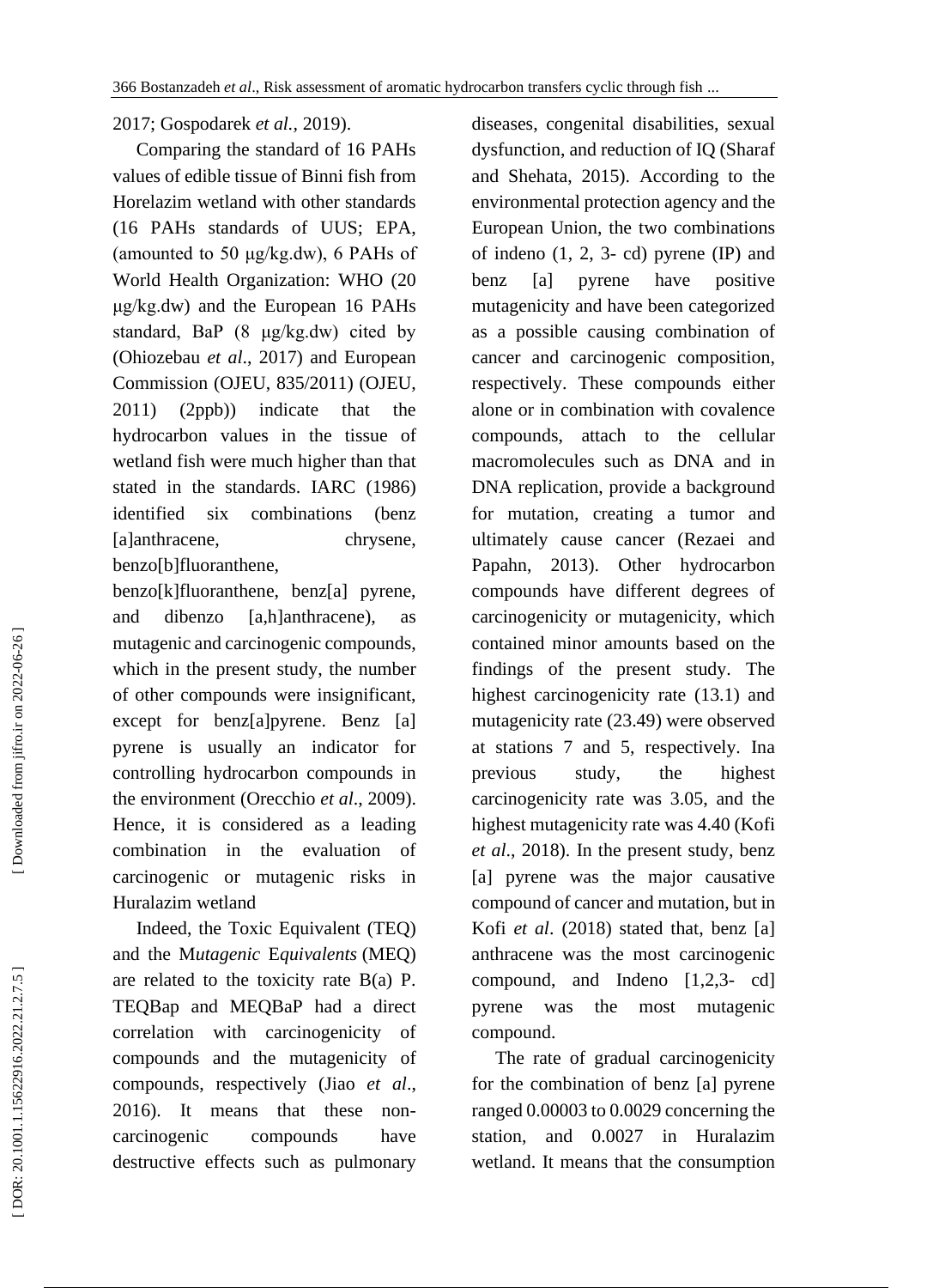of fish would affect 29 out of 10000 or 3 out of 100 people during 70 years. According to Kofi *et al*. (2018), the carcinogenicity rate of Ghana oysters affected 45 of 10000000 people (Ayoola *et al*., 2017). USEPA (2009) stated that the carcinogenesis intensity is  $1 \times 10^{-5}$ , which represents the high carcinogenicity risk of this compound, especially at station 7. The evaluation of gradual mutagenicity risk for the combination of benz [a] pyrene with per capita consumption rate of 9.2 kg (Tolosa *et al*., 2005) was 0.055 (range 0.034 - 0.061). It means that 34 - 61 people (per 100 people) are more likely to be exposed to non -cancer -related illnesses. Since the mentioned values are higher than the 10 -5 USEPA standard, the daily consumption of this wetland fish increases the mutagenicity risk of the consumers. According to Kofi *et al*. (2018), the mutagenicity level of benz [a] pyrene affected 9 of 1000000, and 38 of 1000000 people, respectively. They expressed that the high consumption of these oysters increases the mutagenicity risk (Ayoola *et al*., 2017). It is worth noting that naphthylene contains a high dose - hydrocarbon compound among the two -ring hydrocarbon compounds and is one of the causes of cancer in humans (US ATSDR, 2005). This issue increases the risk of carcinogenicity and necessitates more attention to prevent damage to the Huralazim wetland.

As an oil hub and oil extraction and refining activities, the waters of Khuzestan province are exposed to a variety of pollutants, including heavy metals and petroleum products, entering the ecosystem and contaminating the food chain. Therefore, the present study estimated the extent of transport of oil pollutants along the food chain, the percentage of biohazard that threatens this chain, and ultimately humans . According to mutagenic and carcinogenic standards, the daily consumption of fish in this wetland increases the risk of cancer and mutagen for the inhabitants and consumers. Measures have to be taken to reduce the consumption of contaminated fish in Huralazim wetland and minimize the risk of gradual cancer or mutagen, especially those indigenous to the area.

#### **References**

- **Amankwaa, G., Lu, Y., Liu, T., Wang, N., Luan, Y., Cao, Y., Huang, W., Ni, X. and Gyimah, E., 2021.** Heavy metals concentration profile of an aquatic environment and health implications of human exposure to fish and prawn species from an urban river (Densu). *Iranian Journal of Fisheries Sciences*, 20, 529 -546. [DOI:10.22092/ijfs.2021.351023.0](https://dx.doi.org/10.22092/ijfs.2021.351023.0)
- **APHA (American Public Health Association), 1992.** Standard methods for the examination of water and wastewater, in E.G., Arnold, S., Lenore, and D.E., Andrew (eds.), EPS Group incorporation, Hanover, Maryland, USA 3 -5.
- **Ashiru, O.R. and Ogundare, M.O., 2014.** The survey of concentration amount of circular aromatic hydrocarbons in sediments of Huralazim wetland (North Azadgan area). First International Conference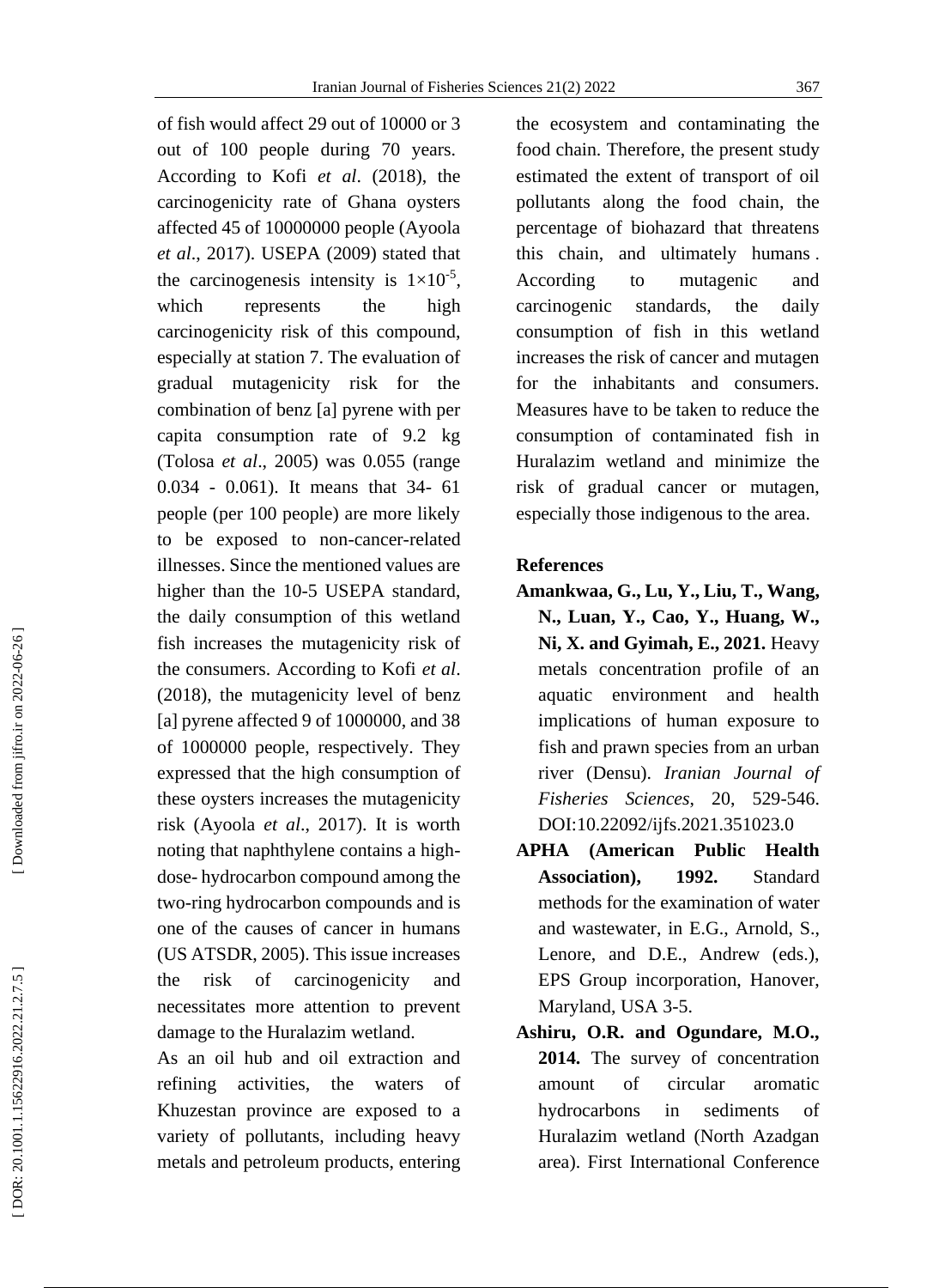on Environmental Engineering. 2019. Tehran.

- **Ashiru, O.R. and Ogundare, M.O., 2019.** An assessment of total petroleum hydrocarbon and trace metal concentration in the sediments of Ugbo water way, South western Nigeria. *African Journal of Environmental Science and Technology*, 13, 13-21. DOI[:10.5897/AJEST2018.2578](http://dx.doi.org/10.5897/AJEST2018.2578)
- **Ayoola, S.O., Olorunsanmi, G.T. and Oke, A.O., 2017.** Comparative assessment of total hydrocarbon content and bioaccumulation of heavy metals in *Sarotherodon melanotheron* at atlas cove area and Okobaba of Lagos Lagoon. *Iranian Journal of Energy and Environment*, 8, 152 -159. DOI: 10.5829/ijee.2017.08.02.09
- **Baharvand, F., Varvani, J., Torang Zar, H., Hedayati, A. and Ahmadi, A., 2021.** PAHs and Pb heavy metal absorption by *Dreissena polymorpha* (Pallas, 1771) bivalve under oil pollution. *Iranian Journal of Fisheries Sciences*, 20, 264 -275. DOI[:10.22092/ijfs.2021.123562](https://dx.doi.org/10.22092/ijfs.2021.123562) .
- **Baumard, P., Budzinski, H. and Garrigues, P., 1998.** Polycyclic aromatic hydrocarbons in sediments and mussels of the western Mediterranean Sea. *Environmental Toxicology Chemicals*, 17, 765 -776
- **de Mora, S., Fowler, S.W., Wyse, E. and Azemard, S., 2004.** Distribution of heavy metals in marine bivalves, fish and coastal sediments in the Gulf and Gulf of Oman. *Marine Pollution Bulletin*, 49. -424. DOI:

10.1016/j.marpolbul.2004.02.029.

- **Dudhagara, D.R., Rajpara, R.K., Bhatt, J.K., Gosai, H.B. Sachaniya, B.K. and Dave, B.P., 2016.** Distribution, sources and ecological risk assessment of PAHs in historically contaminated surface sediments at Bhavnagar coast, Gujarat, India. *Environmental Pollution.* 213. 338-346. [DOI:10.1016/j.envpol.2016.02.030](https://doi.org/10.1016/j.envpol.2016.02.030)
- **Frena, M., Bataglion, G., Sandini, S., Kuroshima, K., Eberlin, M. and Madureira, L., 2017.** Distribution and sources of aliphatic and polycyclic aromatic hydrocarbons in surface sediments of itajaí-açu estuarine system in Brazil. *Journal of Brazilian Chemistry Society,* 28, 603 - 614.

[DOI:10.21577/0103](https://doi.org/10.21577/0103-5053.20160205) -5053.20160205

- **Gospodarek, J., Petryszak, P., Kołoczek, H. and Rusin, M., 2019.** The effect of soil pollution with petroleum -derived substances on *Porcellio scaber* Latr. (Crustacea, Isopoda). *Environmental Monitoring and Assessment*, 191( **5**), 38 –48. DOI:10.1007/s10661 -018 -7181 -6
- **Hafez, N.E., Awad, A.M., Ibrahim, S.M. and Mohamed, H.R., 2017.** Safety assessment of polycyclic aromatic hydrocarbons (PAHs) in cold smoked fish (*Mugil cephalus*) Using GC -MS. *[Journal of Food](https://www.google.com/url?q=https://www.omicsonline.org/food-processing-technology.php&sa=U&ved=0ahUKEwiO9MC7gazgAhUK2qQKHRb7AyAQFggWMAA&usg=AOvVaw1sfNvmKpAy7C8lnHXZ2zzl)  [Processing and Technolo](https://www.google.com/url?q=https://www.omicsonline.org/food-processing-technology.php&sa=U&ved=0ahUKEwiO9MC7gazgAhUK2qQKHRb7AyAQFggWMAA&usg=AOvVaw1sfNvmKpAy7C8lnHXZ2zzl)gy,* 8 ( **7**), 688 - 692. DOI:10.4172/2157 - 7110.1000427
- Hodson, PVV., 2017. The toxicity to fish embryos of PAH in crude and refined oils. *Archives of*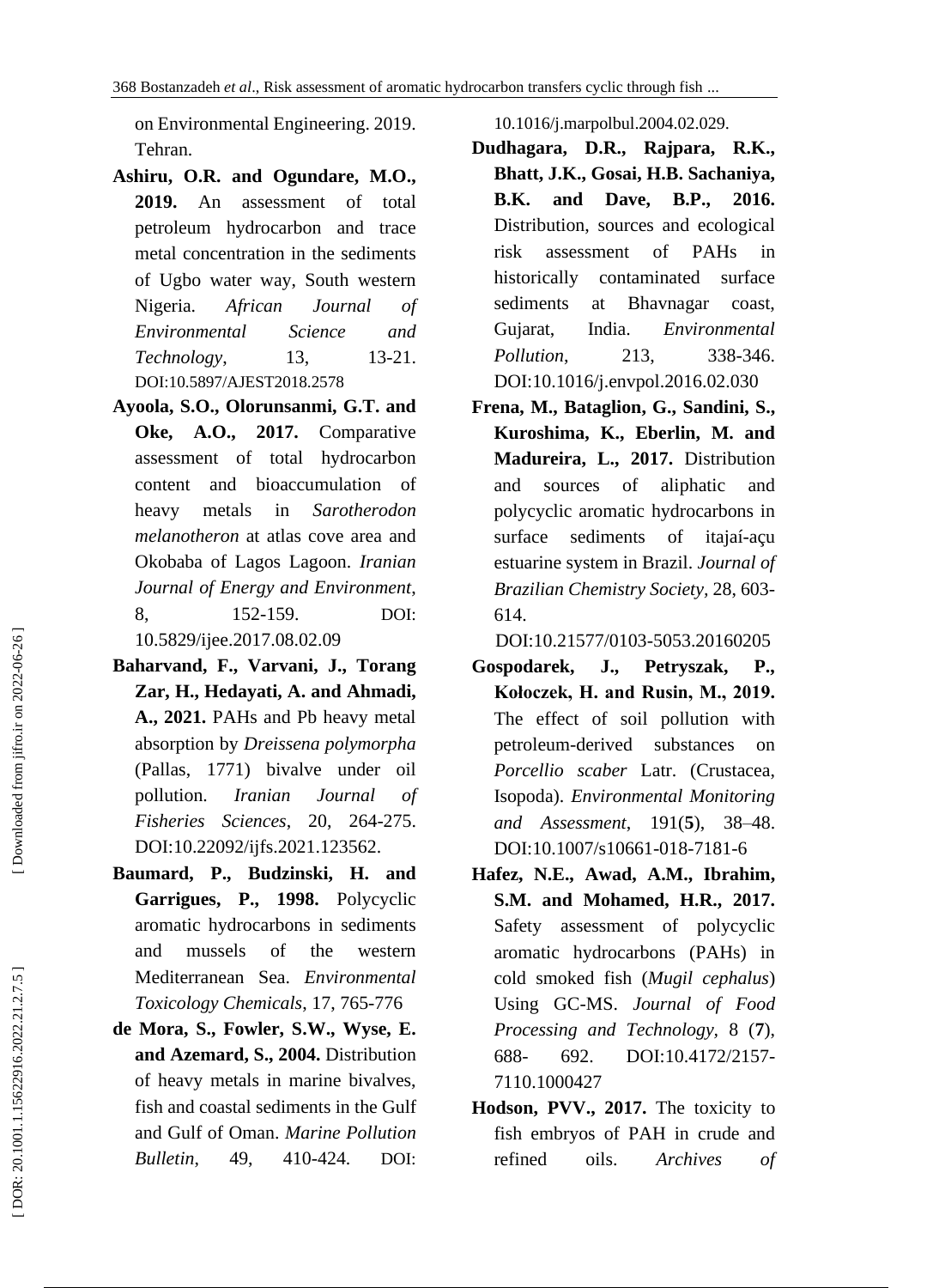*Environmental Contamination Toxicology*, 73 (  $(3)$ , 12-18. DOI:10.1007/s00244 -019 -00617 -w.

- **Hosani, M. A. and Anouti, F.A., 2014.** A preliminary exploration of heavy metal contamination within aviccenia marina in the United Arab Emirates. *Journal of Environmental and Analytical Toxicology*, 4, 232 - 240. DOI:10.4172/2161 -0525.1000232
- **IARC, 1986.** IARC Monographs on the Evaluation of the Carcinogenic Risk of Chemicals to Humans. World Health Organization.
- **IEO (International Energy Outlook), 2014.** Prepared by the Energy Information Agency, US Department of Energy. 2013. WWW. eia.doe.gov/oiaf/ieo/index.htmL.
- **IFSY (Iranian Fisheries Statistical Yearbook ), 2014.** Ministry of Agriculture

Iranian Fisheries Organization Assistant Planning and Resource Management.

- **Jazza, S.H., AL -Adhub, A.H. and Al - Saad, H., 2015.** Polycyclic Aromatic Hydrocarbons (PAHs) in Muscles of Two Commercial Fish Species from Al -Kahlaa River in Missan Governorate, Iraq. *Ilmu Kelautan*,  $20(3)$ , **3**), 121 121-126. [DOI:10.14710/ik.ijms.22.2.59](http://doi.org/10.14710/ik.ijms.22.2.59) .
- **Jiao, H., Xiaoping, R., Wu, S., Bai, Z., Zhuang, X. and Huang, Z., 2016.**  Polycyclic Aromatic Hydrocarbons in the Dagang Oilfield (China): Distribution, Sources and Risk Assessment. International Journal of Environmental Research and Public Health, 12 (**10**), 5775 -5791. DOI:

10.3390/ijerph120605775.

- **Kofi, E.D., Roberta, A.A., Joseph, A, Gilbert, A.E. and Dodoo, D.K.K., 2018**. Seasonal variation of polycyclic aromatic hydrocarbon (PAH) contamination in *Crassostrea tulipa* (Oysters) and sediments in three ghanaian coastal ecosystems. *Research Journal of Environmental Sciences*. 12(2), 63-72, 2018. DOI:10.3923/rjes.2018.63.72.
- **Kosari, S., Mousavi Nadushan, R., Faremi, R., Ejlali Khanghah, K. and Mashinchian, A., 2021.** Macrobenthos as bioindicator of ecological status in the Yekshabe creek -estuary, Persian Gulf. *Iranian Journal of Fisheries Sciences*, 20 , xx xx. DOI[:10.22092/ijfs.2021.123874](https://dx.doi.org/10.22092/ijfs.2021.123874) .
- **Lakshmanan, R., Kesavan, K., Vijayanan, P., Rajaram, V. and Rajagopal, S., 2019.** Heavy metals accumulation in five commercially important fishes of Parangipettai, Southeast Coast of India. *Advance Journal of Food Science and Technology*, 1( 1), 63 -65.
- **Lucke, K., Clement, D., Todd, V., Williamson, L., Johnston, O., Floerl, L., Cox, S., Todd, I. and McPherson, C.R., 2019.** Potential Impacts of Petroleum and Mineral Exploration and Production on Hector's and Māui Dolphins. Document 01725, Version 1.0. Technical report by JASCO Applied Sciences, Cawthron Institute, and Ocean Science Consulting Ltd. for the Department of Conservation, New Zealand.

**Mhadhbi, L. and Boumaiza, M., 2012.**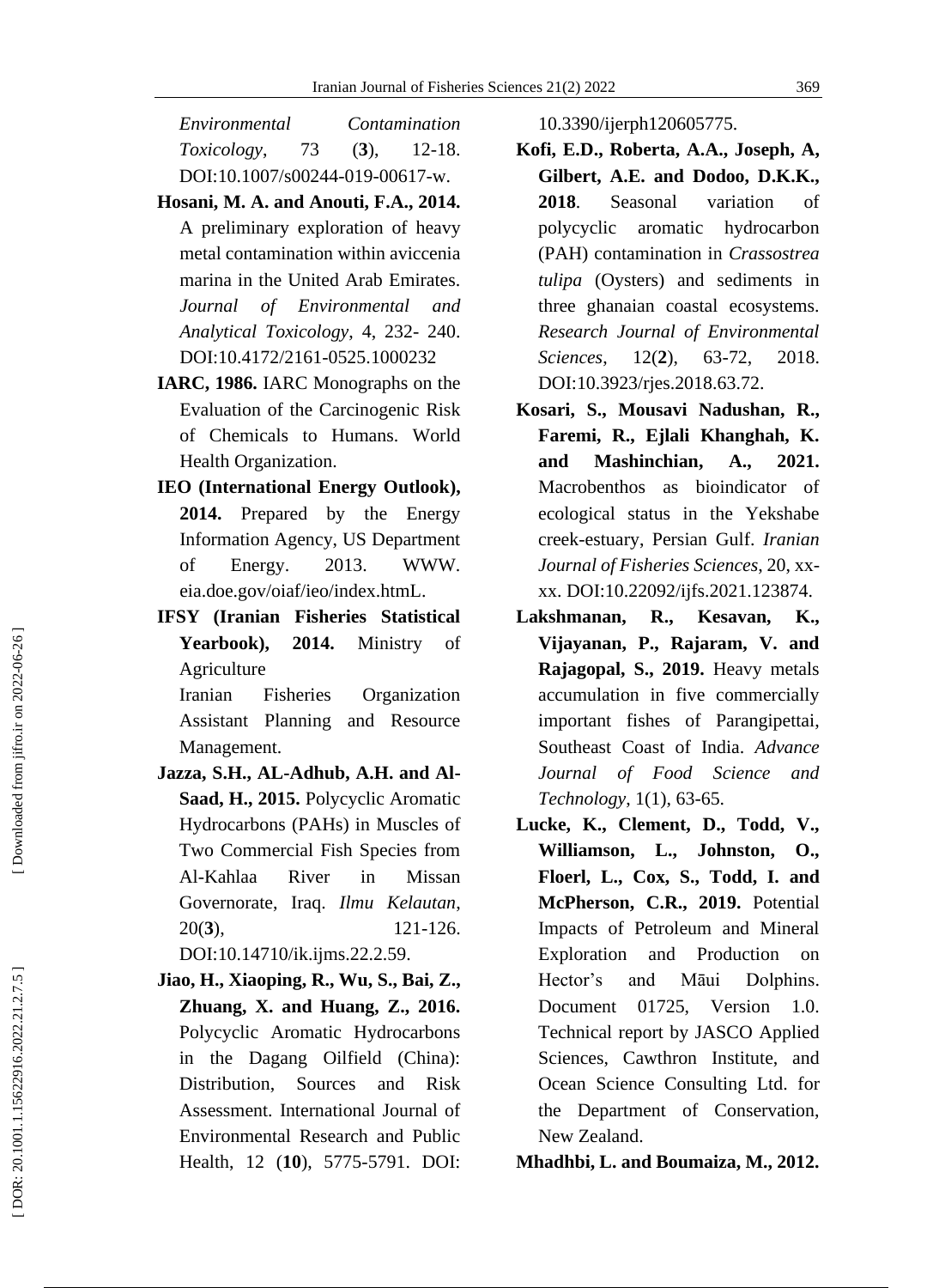Toxic Effects of Acute Exposure of Diazinon in turbot (Psetta maxima) early Life Stage (ELS). *International of Journal of Environmental*   $Research$ ( **1** ), 139 -144 . DOI[:10.22059/IJER.2011.480](https://dx.doi.org/10.22059/ijer.2011.480) .

- **Ohiozebau, E., Tendler, B., Codling, G., Kelly, E., Giesy, J.P., Jones, P.D. , 2017.** Potential health risks posed by polycyclic aromatic hydrocarbons in muscle tissues of fishes from the Athabasca and Slave Rivers, Canada. *[Environmental](https://link.springer.com/journal/10653)  [Geochemistry and Health](https://link.springer.com/journal/10653)*, 39, 139 - 160. DOI:10.1007/s10653 -016 -9815 .
- **OJEU, 2011.** Commission regulation (EU) No 835/2011 of 19 August 2011. Amending Regulation (EC) No 1881/2006 as regards maximum levels for polycyclic aromatic hydrocarbons in foodstuffs.
- **Orecchio, S., Ciotti, V.P. and Culotta, L., 2009.** Polycyclic aromatic hydrocarbons (PAHs) in coffee brew samples: Analytical method by GC – MS, profile, levels and sources. *Food of Chemistry Toxicology*,  $47(4)$ , 4), 819 –826. DOI: 10.1016/j.fct.2012.10.055
- **Orji, F.A. , Ibiene A. and Ugbogu, O.C., 2012.** Petroleum hydrocarbon pollution of mangrove swamps: The promises of remediation by enhanced natural attenuation. Ame*rican Journal of Agricultural and Biological Science*, 7, 207 -216.
- **Pradit, S., Shazili, N..M, Pattaratumrong, M.S., Chotikarn, P., Kobkeatthawin, T., Yucharoen, M. and Towatana, P., 2018.**  Accumulation of trace metals in

mangrove plant *Soneratia Caseoralis*  in Songkhla Lake, Thailand. *Applied Ecology and Environmental Research*,16( **4** ), 4081 -4095. DOI[:10.15666/aeer/1604\\_40814095](http://dx.doi.org/10.15666/aeer/1604_40814095)

- **Rezaei, M. and Papahn, F., 2013.** The survey of fish fauna of Huralazim wetland. *Journal of Applied Fisheries*   $Research$ .  $2(2)$ , 53-60. [DOI:10.1139/cjfas](http://doi.org/10.1139/cjfas-2018-0264) -2018 -0264
- **Ropme, 1999.** Manual of Oceanographic Observation and Pollutant Analysis Methods,1999, (MOOPAM). (Regional Organization for the Protection of the Marine Environment, Kuwait).
- **Sharaf, H.M. and Shehata, A., 2015.** Heavy metals and hydrocarbon concentrations in water, sediments and tissue of *Cyclope neritea* from two sites in Suez Canal, Egypt and histopathological effects. *Sharaf and Shehata Journal of Environmental Health Science and Engineering*, 13( **3**), 14 –22. DOI: 10.1186/s40201 - 015 -0171 -5.
- **Simpson, S.L. and Batlry, G.E., 2007.** Predicting metals toxicity in sediments: a critique of current approaches. *Integrated Environmental Assessment and*   $M$ anagement,  $3(2)$ , 18-31. [DOI:10.1002/ieam.5630030103](https://doi.org/10.1002/ieam.5630030103)
- **Sonnefeld, W.J., Zoller, W.H. and May, W.E., 1983.** Dynamic coupled column liquid chromatographic determination of ambient temperature vapor pressures of polynuclear aromatic hydrocarbons. *Analytical Chemistry*, 55, 275 -280.
- **Thomas, B.V. and Bu -Olayan, A.H.,**